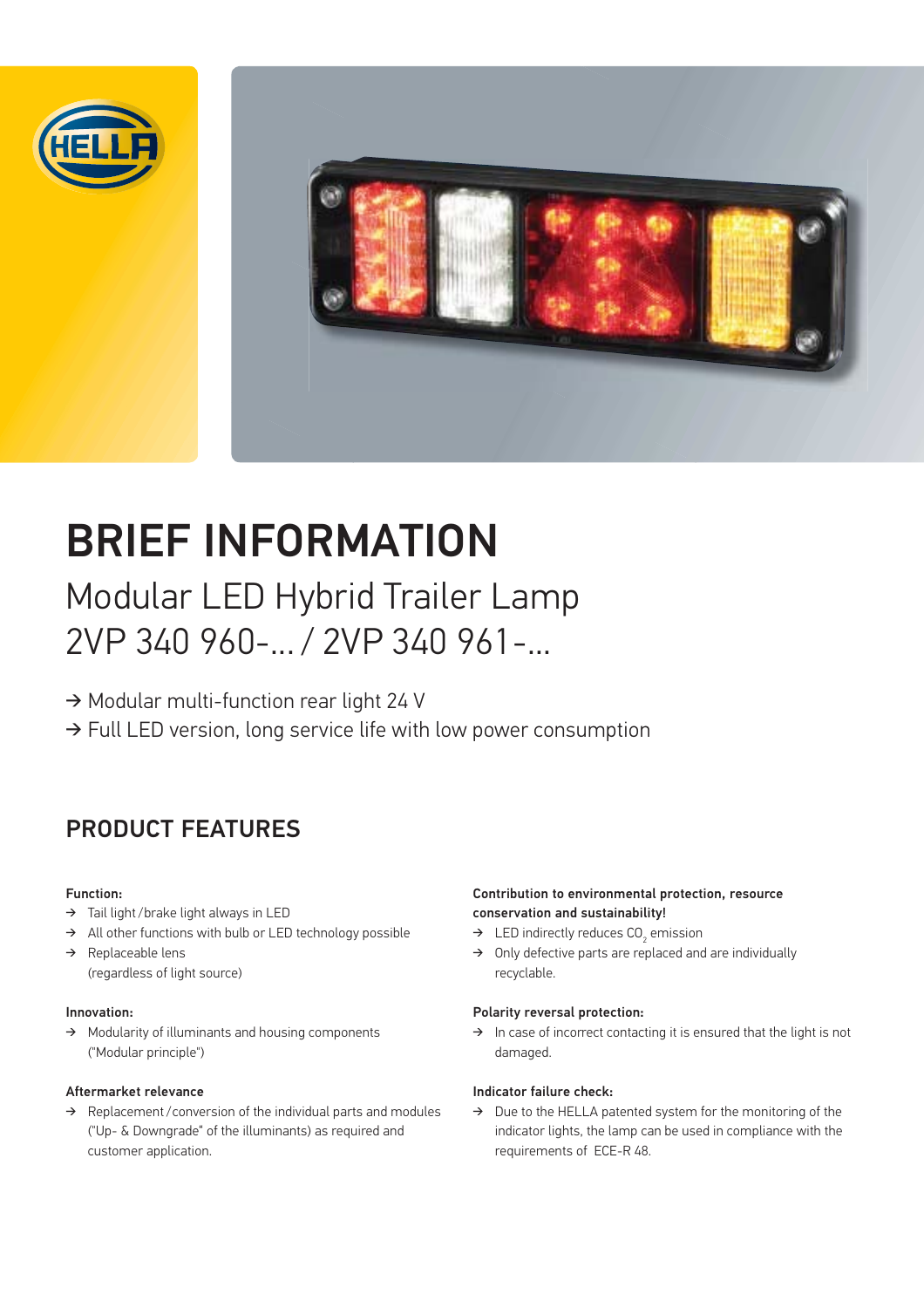### LED LIGHT TECHNOLOGY

As the innovation leader in the automotive original equipment, HELLA sets standards by means of LED light technology.

#### Overview of the advantages of modern LED light technology:

#### Extremely of low power consumption

Due to the combination of efficient light-emitting diodes (LEDs) and precision optic, HELLA rear lights achieve the statutory light distribution – with 67 % less power compared to lamps with bulbs!

#### No bulb changing, no maintenance and extremely long service life due to competent thermal management

All components are coordinated with regard to temperatureoptimisation to prolong the service life of the light. This avoids an overload of the LEDs at extremely high ambient temperatures. Due to the use of high-quality LEDs and good thermal management, these products are designed to last as long as the service life of a vehicle and are hence a convincing, economical and environmentally friendly "Fit and Forget" solution.

#### Indicator failure check

The indicator light function is monitored by the electronic system. It generates a current impulse for the indicator light input, which is generated at a defined time. For each indicator impulse, the upstream indicator encoder in the on-board vehicle network requests this impulse after 100 ms – for at least 20 ms. If components or LEDs of the indicator light function are defective, this is detected by the electronic system: The impulse is not given. Therefore, the driver is informed of the indicator failure in any case. The serves for the statutory indicator failure detection (acc. to ECE regulation). The following ballast units cover almost any application case: 5DS 009 552-001/-011.

### PERFORMANCE COMPARISON BULB AND LED LIGHT

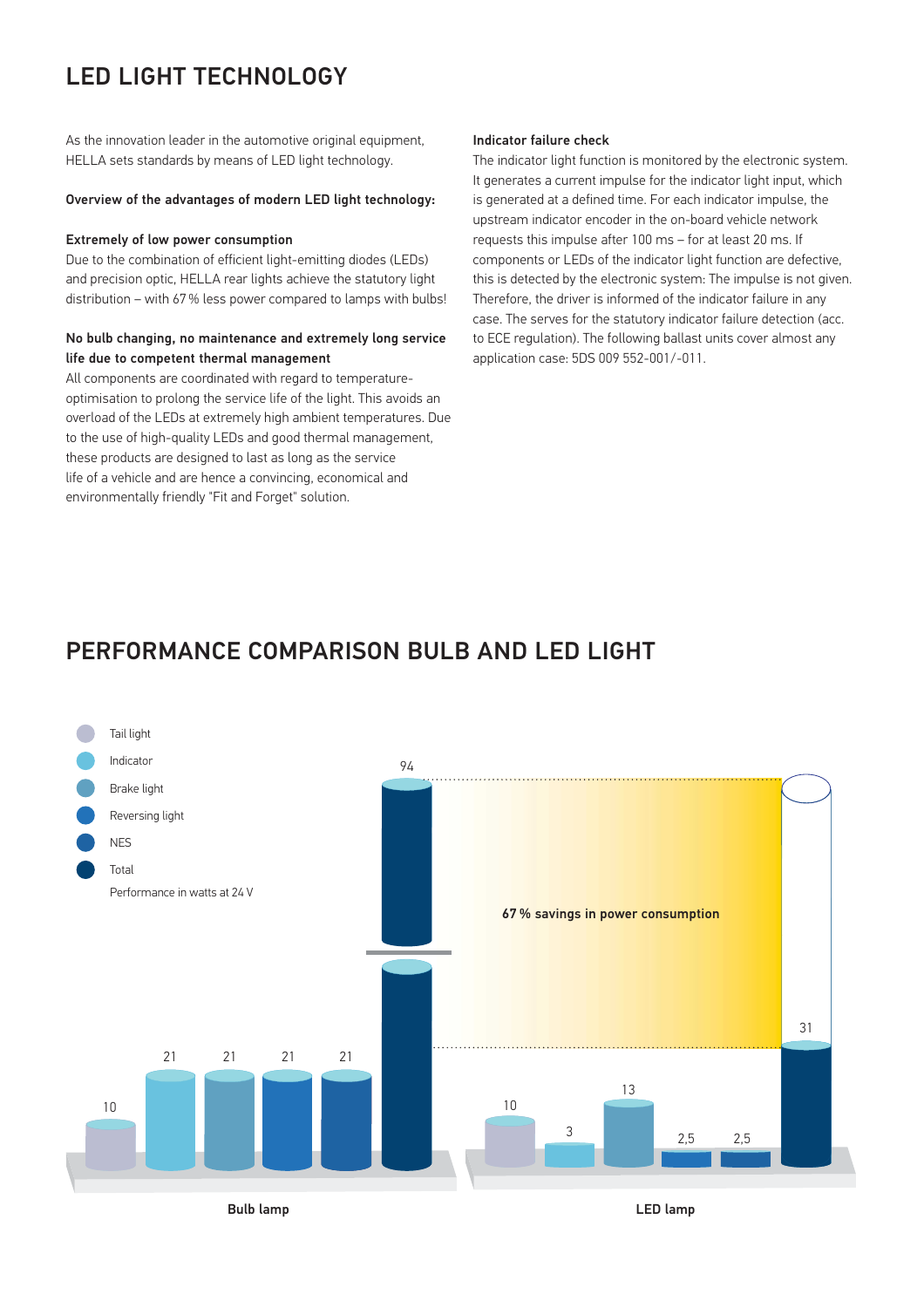### TECHNICAL DETAILS

| <b>Technical data</b>                                             |                                                                                                                                                    |                                                                                                                                    |  |  |  |  |
|-------------------------------------------------------------------|----------------------------------------------------------------------------------------------------------------------------------------------------|------------------------------------------------------------------------------------------------------------------------------------|--|--|--|--|
| Type approval                                                     | ECE<br>GGVS / ADR: only full LED 2VP 340 960-                                                                                                      |                                                                                                                                    |  |  |  |  |
| <b>Functions</b>                                                  | Tail, brake light<br>Indicator light<br>Reversing light<br>Rear fog light                                                                          | 7 red LEDs<br>7 yellow LEDs<br>6 white LEDs<br>7 red I FDs                                                                         |  |  |  |  |
| Dimensions $(L \times W \times H)$                                | 450 x 138 x 93.6 mm                                                                                                                                |                                                                                                                                    |  |  |  |  |
| Specification                                                     | HELLA standard 67101<br>Class 5.1 Trailer                                                                                                          |                                                                                                                                    |  |  |  |  |
| Power consumption<br>at 24 V                                      | Tail light:<br>Brake light:<br>Indicator light:<br>Reversing light:<br>Rear fog light:<br>Clearance light:<br>Side marker rear<br>reflector light: | $10 W = 0.42 A$<br>$13 W = 0.54 A$<br>$3 W = 0.13 A$<br>$2.5 W = 0.10 A$<br>$2.5 W = 0.10 A$<br>$1.2 W = 0.05 A$<br>$1 W = 0.04 A$ |  |  |  |  |
| <b>Operating temperature</b>                                      | $-40^{\circ}$ C – approx. 50 $^{\circ}$ C                                                                                                          |                                                                                                                                    |  |  |  |  |
| IP protection class                                               | for light IP 5K4K<br>for LED modules IP 6K9K                                                                                                       |                                                                                                                                    |  |  |  |  |
| <b>EMC approval for LED</b><br>modules with active<br>electronics |                                                                                                                                                    |                                                                                                                                    |  |  |  |  |
| Reversing light:                                                  | e1035912                                                                                                                                           |                                                                                                                                    |  |  |  |  |
| Indicator light:                                                  | $-1035683$                                                                                                                                         |                                                                                                                                    |  |  |  |  |
| <b>Plug connection</b>                                            | 7-pole EasyConn plug connection                                                                                                                    |                                                                                                                                    |  |  |  |  |
|                                                                   | left hand light<br>right hand light                                                                                                                | yellow<br>blue                                                                                                                     |  |  |  |  |
| 3 X 2-pole connector                                              | for the connection of the reversing,<br>clearance, side marker and number plate<br>light functions                                                 |                                                                                                                                    |  |  |  |  |
| 1 X 2-pole connector                                              | optionally allocable<br>As standard: Tail light                                                                                                    |                                                                                                                                    |  |  |  |  |
| Fixing                                                            | 2 x hexagon screw<br>M 8 x 30 caulked in the housing<br>With spring washer and hexagon nut                                                         |                                                                                                                                    |  |  |  |  |
| Service life                                                      | 30.000 h*                                                                                                                                          |                                                                                                                                    |  |  |  |  |

#### Technical drawing



#### Note:

The braking, stop, rear fog, side marking and clearance light functions include passive electronics with series resistors. This means that no EMC test is required here. The light (also the complete LED version) is designed so that, according to the current condition, no error message is displayed in the vehicle's electrical system. The individual LED functions of the lamp must only be operated with a 3 A fuse. Operation of the light with AC voltage or synchronised DC voltage is not permitted.

\* depending on the ambient temperature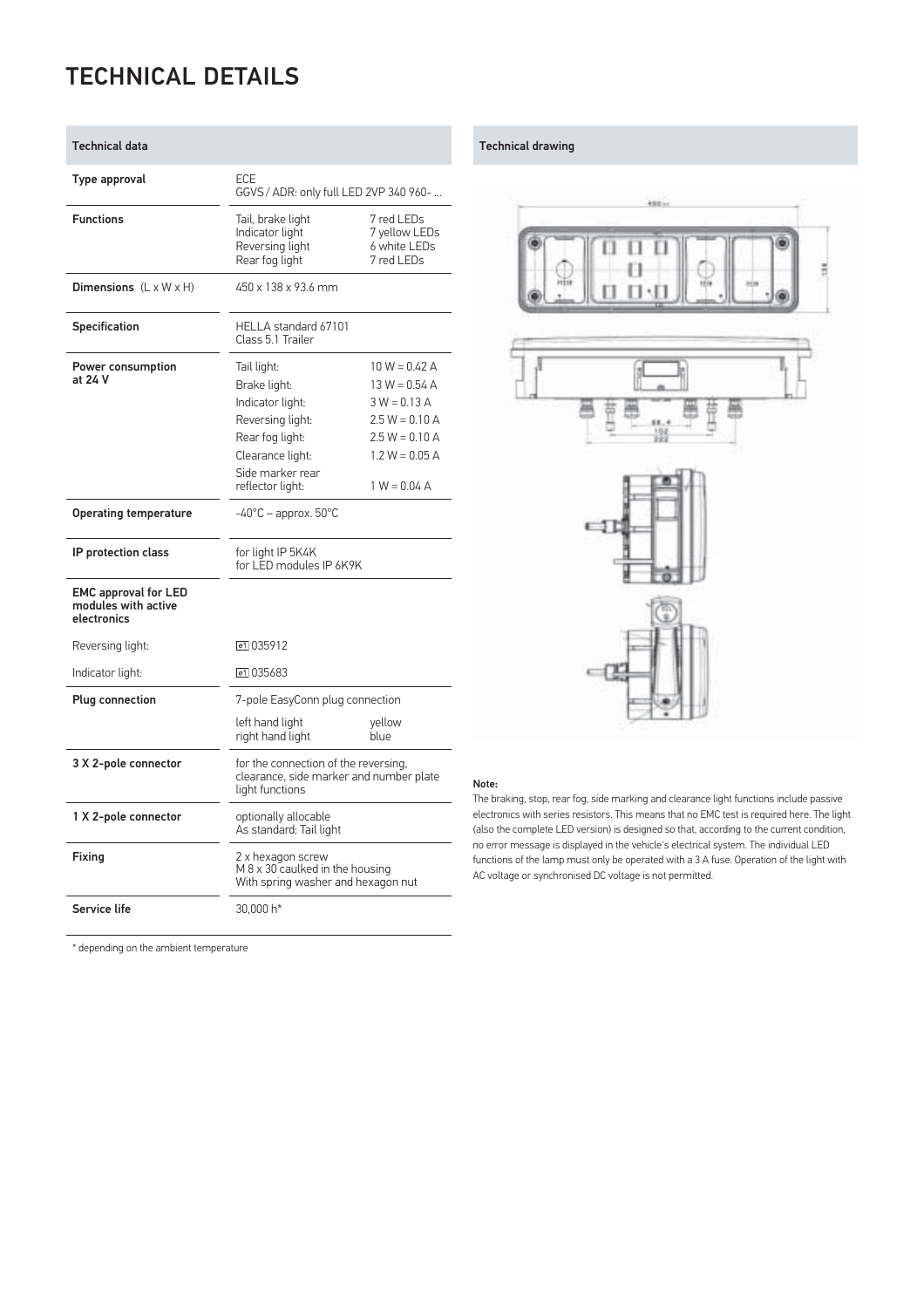### PROGRAM OVERVIEW

|                 |                   | <b>Variants</b> |                          |                          | <b>Functions</b>                                                     |                 |                |                 |                 |                   |  |
|-----------------|-------------------|-----------------|--------------------------|--------------------------|----------------------------------------------------------------------|-----------------|----------------|-----------------|-----------------|-------------------|--|
| Part number     | Full LED          | <b>Hybrid</b>   | Left                     | Right                    | Tail reflector-Triangle<br>reflector-Retro-reflector-<br>Brake light | Indicator light | Rear fog light | Reversing light | Clearance light | Side marker light |  |
| 2VP 340 960-011 | X                 |                 | Χ                        |                          | LED                                                                  | LED             | LED            | LED             |                 |                   |  |
| 2VP 340 960-021 | X                 |                 |                          | X                        | LED                                                                  | LED             | LED            | LED             |                 |                   |  |
| 2VP 340 960-111 | X                 |                 | $\mathsf X$              |                          | LED                                                                  | LED             | LED            | LED             | LED             |                   |  |
| 2VP 340 960-121 | X                 |                 | -                        | Χ                        | LED                                                                  | LED             | LED            | LED             | LED             |                   |  |
| 2VP 340 961-011 | $\qquad \qquad -$ | X               | $\mathsf X$              |                          | LED                                                                  | <b>Bulb</b>     | <b>Bulb</b>    | <b>Bulb</b>     |                 |                   |  |
| 2VP 340 961-021 |                   | $\mathsf X$     | $\overline{\phantom{0}}$ | $\mathsf X$              | LED                                                                  | <b>Bulb</b>     | <b>Bulb</b>    | <b>Bulb</b>     |                 |                   |  |
| 2VP 340 961-031 |                   | $\mathsf X$     | $\mathsf X$              |                          | LED                                                                  | <b>Bulb</b>     | LED            | <b>Bulb</b>     |                 |                   |  |
| 2VP 340 961-041 |                   | $\mathsf X$     | $\qquad \qquad -$        | $\mathsf X$              | LED                                                                  | <b>Bulb</b>     | LED            | <b>Bulb</b>     |                 |                   |  |
| 2VP 340 961-111 |                   | Χ               | $\mathsf X$              | $\overline{\phantom{0}}$ | LED                                                                  | <b>Bulb</b>     | <b>Bulb</b>    | <b>Bulb</b>     | LED             |                   |  |
| 2VP 340 961-121 |                   | $\mathsf{X}$    | $\overline{\phantom{0}}$ | $\times$                 | LED                                                                  | <b>Bulb</b>     | <b>Bulb</b>    | <b>Bulb</b>     | LED             |                   |  |
| 2VP 340 961-131 |                   | Χ               | $\mathsf X$              |                          | LED                                                                  | <b>Bulb</b>     | LED            | <b>Bulb</b>     | LED             |                   |  |
| 2VP 340 961-141 |                   | $\mathsf X$     | $\qquad \qquad -$        | $\mathsf X$              | LED                                                                  | <b>Bulb</b>     | LED            | <b>Bulb</b>     | LED             |                   |  |
| 2VP 340 961-151 | -                 | $\mathsf X$     | Χ                        | $\overline{\phantom{0}}$ | LED                                                                  | <b>Bulb</b>     | LED            | LED             | LED             | -                 |  |
| 2VP 340 961-161 |                   | $\mathsf X$     | $\qquad \qquad -$        | $\mathsf X$              | LED                                                                  | <b>Bulb</b>     | LED            | LED             | LED             |                   |  |
| 2VP 340 961-211 |                   | $\mathsf X$     | $\mathsf X$              | $\overline{\phantom{0}}$ | LED                                                                  | <b>Bulb</b>     | <b>Bulb</b>    | <b>Bulb</b>     | $\overline{a}$  | LED               |  |
| 2VP 340 961-221 |                   | $\mathsf X$     | $\bar{ }$                | $\mathsf X$              | LED                                                                  | <b>Bulb</b>     | <b>Bulb</b>    | <b>Bulb</b>     |                 | LED               |  |

### DESIGN OF A MODULAR HYBRID REAR LIGHT



#### 1) Housing

2) LED module tail-brake light 3) Bulb module indicator light 4) Bulb module reversing light 5) Bulb module rear fog light 6) LED module indicator light 7) LED module reversing light 8) LED module rear fog light 9) Support frame, black 10) Lens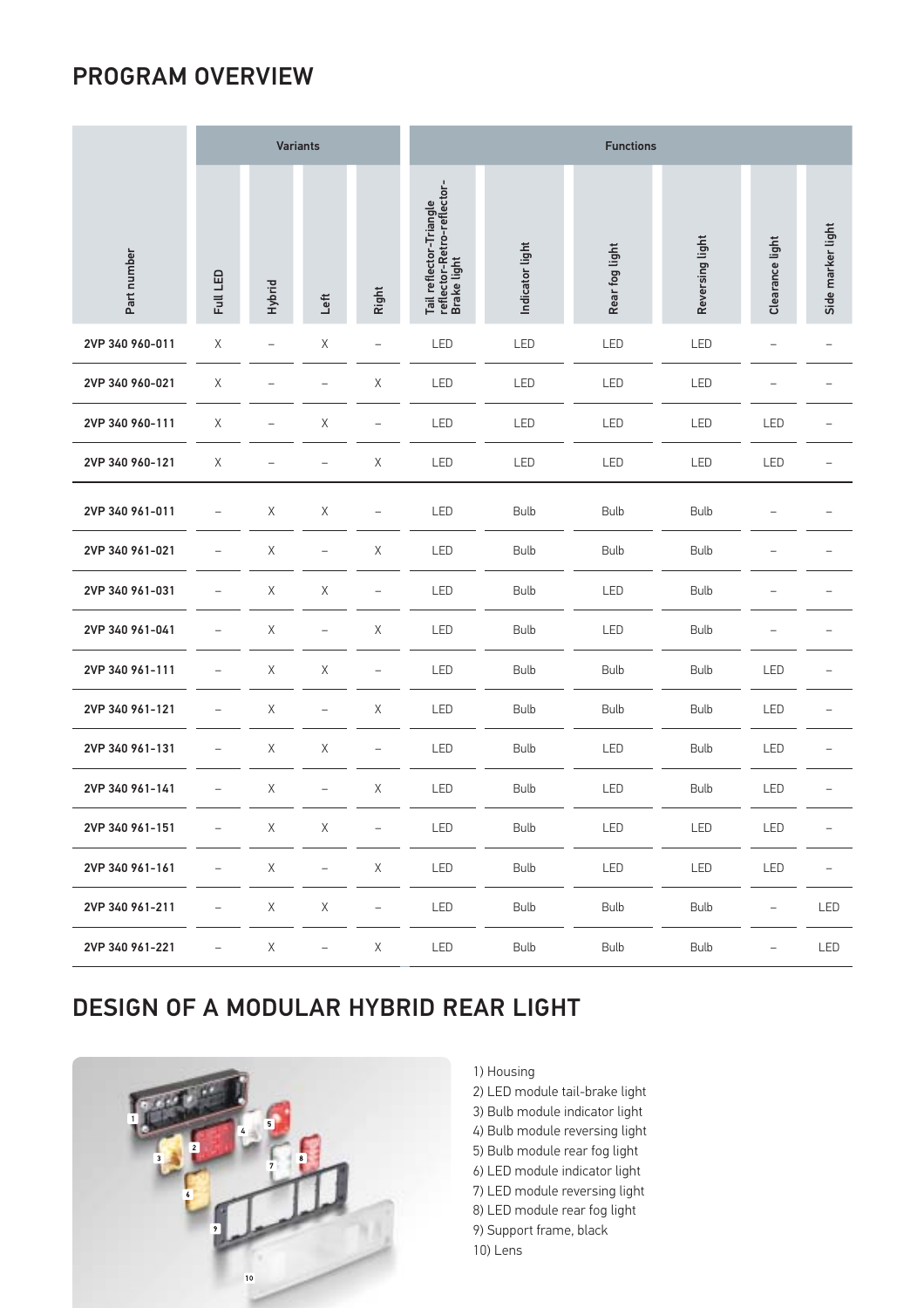### SPARE PARTS PROGRAM / CONVERSION TO LED

| Part number     | Tail reflector-Triangle reflector-<br>Retro-reflector-Brake light LED<br><b>9DW 178 904-001</b> | Indicator light, LED<br>9DW 178 909-001 | Indicator light, bulb<br>9DE 179 677-001 | Rear fog light, LED<br>9DW 178 909-021 | Rear fog light, bulb<br>9DE 179 677-021 | Reversing light, LED<br>9DW 178 909-011 | Reversing light, bulb<br>9DE 179 677-011 | Clearance light, LED, left<br>2XS 011 744-011 | Clearance light, LED, right<br>2XS 011 744-021 | Side marker light<br>2PS 008 645-801 | Lens<br><b>9EL 183 432-001</b> | Cover<br>8XS 340 092-011 |
|-----------------|-------------------------------------------------------------------------------------------------|-----------------------------------------|------------------------------------------|----------------------------------------|-----------------------------------------|-----------------------------------------|------------------------------------------|-----------------------------------------------|------------------------------------------------|--------------------------------------|--------------------------------|--------------------------|
| 2VP 340 960-011 | $\mathsf X$                                                                                     | $\mathsf X$                             | $\mathsf{X}^1$                           | $\mathsf X$                            | $\mathsf X$                             | $\mathsf X$                             | $\mathsf X$                              | $\qquad \qquad -$                             | $\qquad \qquad -$                              | $\overline{\phantom{0}}$             | $\mathsf X$                    | $\mathsf X$              |
| 2VP 340 960-021 | Χ                                                                                               | X                                       | $\mathsf{X}^1$                           | $\mathsf X$                            | Χ                                       | $\mathsf X$                             | Χ                                        | $\qquad \qquad -$                             |                                                |                                      | $\mathsf X$                    | $\mathsf X$              |
| 2VP 340 960-111 | Χ                                                                                               | Χ                                       | $\mathsf{X}^1$                           | $\mathsf X$                            | Χ                                       | Χ                                       | Χ                                        | Χ                                             | $\overline{\phantom{0}}$                       |                                      | Χ                              | Χ                        |
| 2VP 340 960-121 | X                                                                                               | $\mathsf X$                             | $X^1$                                    | X                                      | Χ                                       | Χ                                       | Χ                                        | $\qquad \qquad -$                             | Χ                                              | $\overline{\phantom{0}}$             | Χ                              | Χ                        |
| 2VP 340 961-011 | X                                                                                               | $\mathsf{X}^2$                          | Χ                                        | X                                      | Χ                                       | Χ                                       | Χ                                        |                                               |                                                |                                      | $\mathsf X$                    | Χ                        |
| 2VP 340 961-021 | Χ                                                                                               | $\mathsf{X}^2$                          | Χ                                        | $\mathsf X$                            | Χ                                       | Χ                                       | Χ                                        | $\qquad \qquad -$                             |                                                | $\overline{\phantom{0}}$             | Χ                              | $\mathsf X$              |
| 2VP 340 961-031 | Χ                                                                                               | $\mathsf{X}^2$                          | Χ                                        | $\mathsf X$                            | Χ                                       | Χ                                       | Χ                                        | $\qquad \qquad -$                             |                                                | $\overline{\phantom{0}}$             | Χ                              | Χ                        |
| 2VP 340 961-041 | X                                                                                               | $\mathsf{X}^2$                          | $\mathsf X$                              | $\mathsf X$                            | Χ                                       | $\mathsf X$                             | Χ                                        |                                               |                                                |                                      | $\mathsf X$                    | Χ                        |
| 2VP 340 961-111 | X                                                                                               | $\mathsf{X}^2$                          | Χ                                        | $\mathsf X$                            | Χ                                       | $\mathsf X$                             | X                                        | Χ                                             |                                                |                                      | $\mathsf X$                    | Χ                        |
| 2VP 340 961-121 | Χ                                                                                               | $\mathsf{X}^2$                          | Χ                                        | $\mathsf X$                            | $\mathsf X$                             | $\mathsf X$                             | Χ                                        | $\overline{\phantom{0}}$                      | $\mathsf X$                                    |                                      | $\mathsf X$                    | $\mathsf X$              |
| 2VP 340 961-131 | $\mathsf X$                                                                                     | $\mathsf{X}^2$                          | $\mathsf X$                              | $\mathsf X$                            | Χ                                       | $\mathsf X$                             | $\mathsf X$                              | $\mathsf X$                                   | $\qquad \qquad -$                              |                                      | $\mathsf X$                    | $\mathsf X$              |
| 2VP 340 961-141 | Χ                                                                                               | $\mathsf{X}^2$                          | Χ                                        | $\mathsf X$                            | Χ                                       | $\mathsf X$                             | Χ                                        | $\qquad \qquad -$                             | $\mathsf X$                                    | $\qquad \qquad -$                    | Χ                              | Χ                        |
| 2VP 340 961-151 | $\mathsf X$                                                                                     | $\mathsf{X}^2$                          | $\mathsf X$                              | $\mathsf X$                            | $\mathsf X$                             | $\mathsf X$                             | $\mathsf X$                              | $\mathsf X$                                   | $\mathsf X$                                    |                                      | $\mathsf X$                    | $\mathsf X$              |
| 2VP 340 961-161 | $\mathsf X$                                                                                     | $\mathsf{X}^2$                          | $\mathsf X$                              | $\mathsf X$                            | $\mathsf X$                             | $\mathsf X$                             | $\mathsf X$                              | $\mathsf X$                                   | $\mathsf X$                                    | $\overline{\phantom{0}}$             | $\mathsf X$                    | $\mathsf X$              |
| 2VP 340 961-211 | $\mathsf X$                                                                                     | $\mathsf{X}^2$                          | $\mathsf X$                              | $\mathsf X$                            | $\mathsf X$                             | $\mathsf X$                             | $\mathsf X$                              | $\qquad \qquad -$                             | $\equiv$                                       | $\mathsf X$                          | $\mathsf X$                    | $\mathsf X$              |
| 2VP 340 961-221 | $\mathsf X$                                                                                     | $\mathsf{X}^2$                          | $\mathsf X$                              | X                                      | $\mathsf X$                             | $\mathsf X$                             | $\mathsf X$                              |                                               | $\overline{\phantom{0}}$                       | $\mathsf X$                          | $\mathsf X$                    | $\times$                 |

X1 : In case of later conversion of the indicator light LED module to a bulb, the ballast unit must be disconnected. Hence, the function of the on-board electronic system is guaranteed.

X<sup>2</sup>: In case of conversion of the indicator light function to LED, ballast unit 5DS 009 552- ... is to be used.